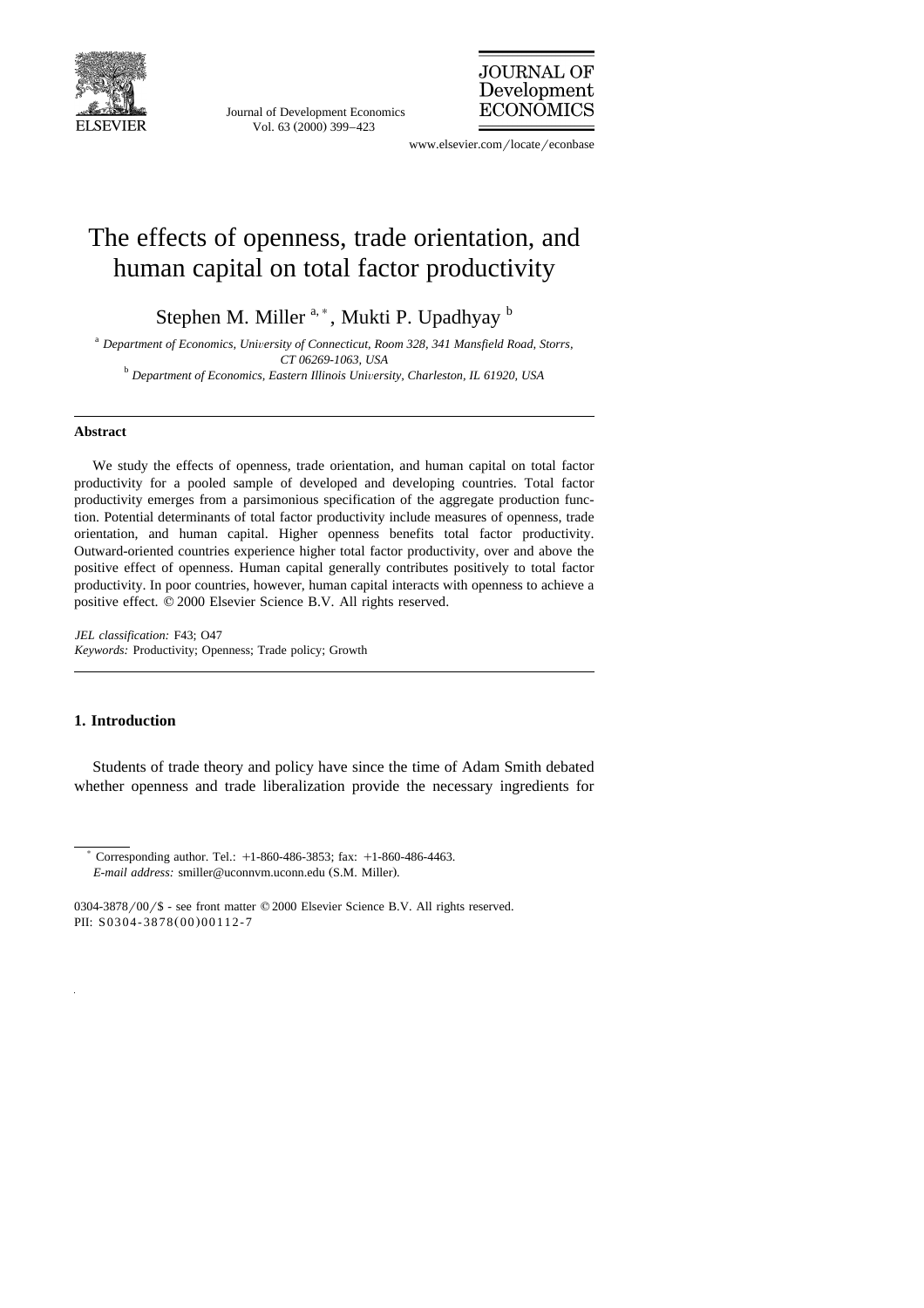economic growth. Edwards (1993) describes the ebb and flow of this debate during the latter half of the twentieth century. Various protectionist theories captured the major attention of trade policy makers after World War II. During the last two decades, however, a growing body of empirical evidence has legitimized the role of market-oriented reforms and trade liberalization. Now, the International Monetary Fund and the World Bank make market-oriented reforms and trade liberalization a condition for financial aid.

The effect of openness and trade liberalization on economic growth remains a highly contentious issue, however.<sup>1</sup> Trade and exchange rate regimes interact with other economic and non-economic factors to affect changes in real per capita income.<sup>2</sup> Larger trade implies greater openness that facilitates the economy's adoption of more efficient techniques of production, leading to faster growth of total factor productivity and, hence, real per capita income.<sup>3</sup> The expansion of exports relaxes the foreign exchange constraint and allows for larger imports of key inputs in the production process. Finally, improvements in the terms of trade can exogenously increase output.

The empirical tests of the effects of openness and trade orientation on economic growth (e.g., Dollar, 1992; Sachs and Warner, 1995; Edwards, 1998) typically employ cross-section analysis. Edwards (1993) argues that "A more precise answer to this general question (how openness and trade orientation affect output growth) would require more detailed analysis relying, at least in part, on time series data,  $\ldots$   $\ldots$  (p. 1385, parentheses added) and to examining, among other things, " $\ldots$  the robustness of specific results  $\ldots$  " (p. 1390). We employ pooled cross-section, time-series data with robustness analysis to improve the likelihood of uncovering important links between openness and trade orientation and total factor productivity.<sup>4</sup>

The reemergence of the importance of growth theory has also refocused much of the debate toward how public policy can affect economic growth. The standard

<sup>&</sup>lt;sup>1</sup> Theoretical support for a positive linkage between trade liberalization and growth appears in the newer theories of endogenous growth such as Romer (1986) and Lucas (1988). Other authors such as Krugman (1994) and Rodrik (1995) are skeptical of the trade liberalization-growth nexus. Numerous empirical studies attempt to establish that nexus (e.g., Dollar, 1992; Sachs and Warner, 1995; Harrison 1996; Edwards, 1998). Rodriguez and Rodrik (1999) argue that the empirical evidence to date does not provide convincing evidence.<br><sup>2</sup> Mankiw (1995) and Ventura (1997) argue that the process of equalization of factor prices

internationally improves the substitutability of capital and labor, thus, improving growth prospects.<br><sup>3</sup> Romer (1992) and Barro and Sala-i-Martin (1995), for example, make this argument.<br><sup>4</sup> Harrison (1996), for example,

trade regimes over time. Cross-section analysis misses those important policy changes. Moreover, she finds stronger results for her pooled cross-section, time series findings than her pure cross-section findings, supporting her observation.